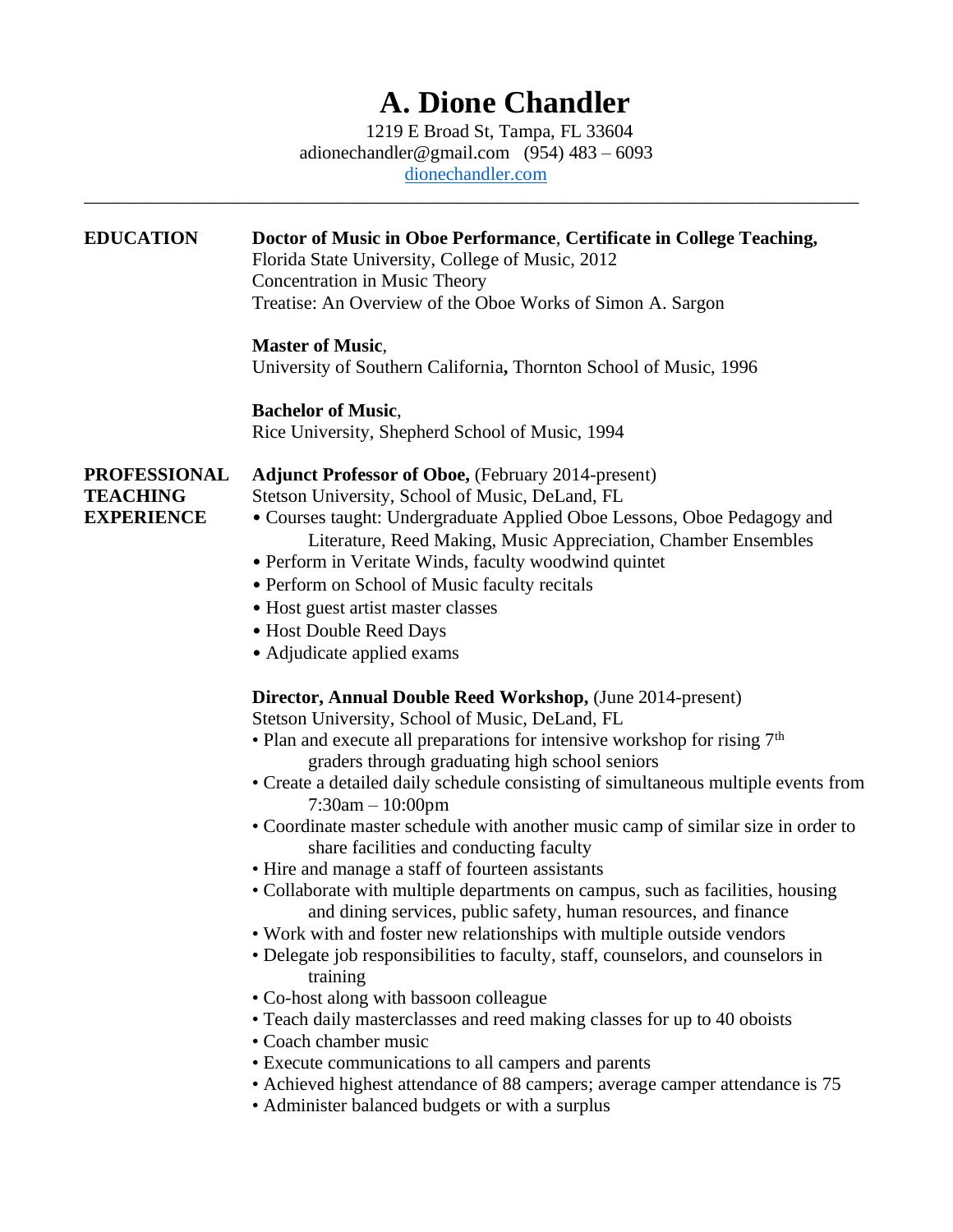## **Private Oboe Studio,** (1998 – present)

- Teach applied oboe to beginners through advanced students
- Teach reed making
- Make and sell oboe reeds

## **Interim Instructor of Oboe, (**Spring 2012)

Texas Tech University, School of Music, Lubbock, TX

- Courses taught: Undergraduate and Graduate Applied Oboe Lessons, Pedagogy and Literature class, Reed Making class, Oboe Methods, Chamber Music
- Adjudicated applied exams

## **Adjunct Instructor of Oboe,** (2007-09)

Florida International University, School of Music, Miami, FL

- Courses taught: Undergraduate Applied Oboe Lessons, Reed Making
- Coached orchestral woodwind sectionals
- Performed in faculty woodwind quintet
- Adjudicated applied exams

#### **Graduate Teaching Assistant in Oboe**, (2009-11)

Florida State University

- Courses taught: applied undergraduate oboe lessons, freshman/sophomore reed making, master classes as needed by Dr. Ohlsson for a studio of approximately 20 students, undergraduate woodwind quintets
- Adjudicated applied exams
- Organized oboe studio guest artist master classes/recitals

#### **Summer Band Camp and Double Reed Workshop Oboe Instructor**,

(2010-11) Florida State University

- Taught: applied oboe lessons to middle and high school students, reed making
- Assisted Dr. Ohlsson in master classes
- Coached double reed ensembles

#### **Oboe Instructor**, (2005-09)

Broward County (FL) School District

- Taught: applied individual and group oboe lessons to beginners through high school, applied lessons in beginning bassoon
- Coached woodwind sectionals

#### **Oboe Instructor**, (2005-09)

Ramblewood Middle School Band Camp, Coral Springs, FL

• Taught: applied group oboe lessons to beginners through eighth grade

## **PERFORMANCE Orchestral:**

**EXPERIENCE** Southwest Florida Symphony Orchestra, principal oboe (2002 - present) Sarasota Orchestra, guest principal (2010 – present) Orlando Philharmonic Orchestra, guest principal (2003 – present)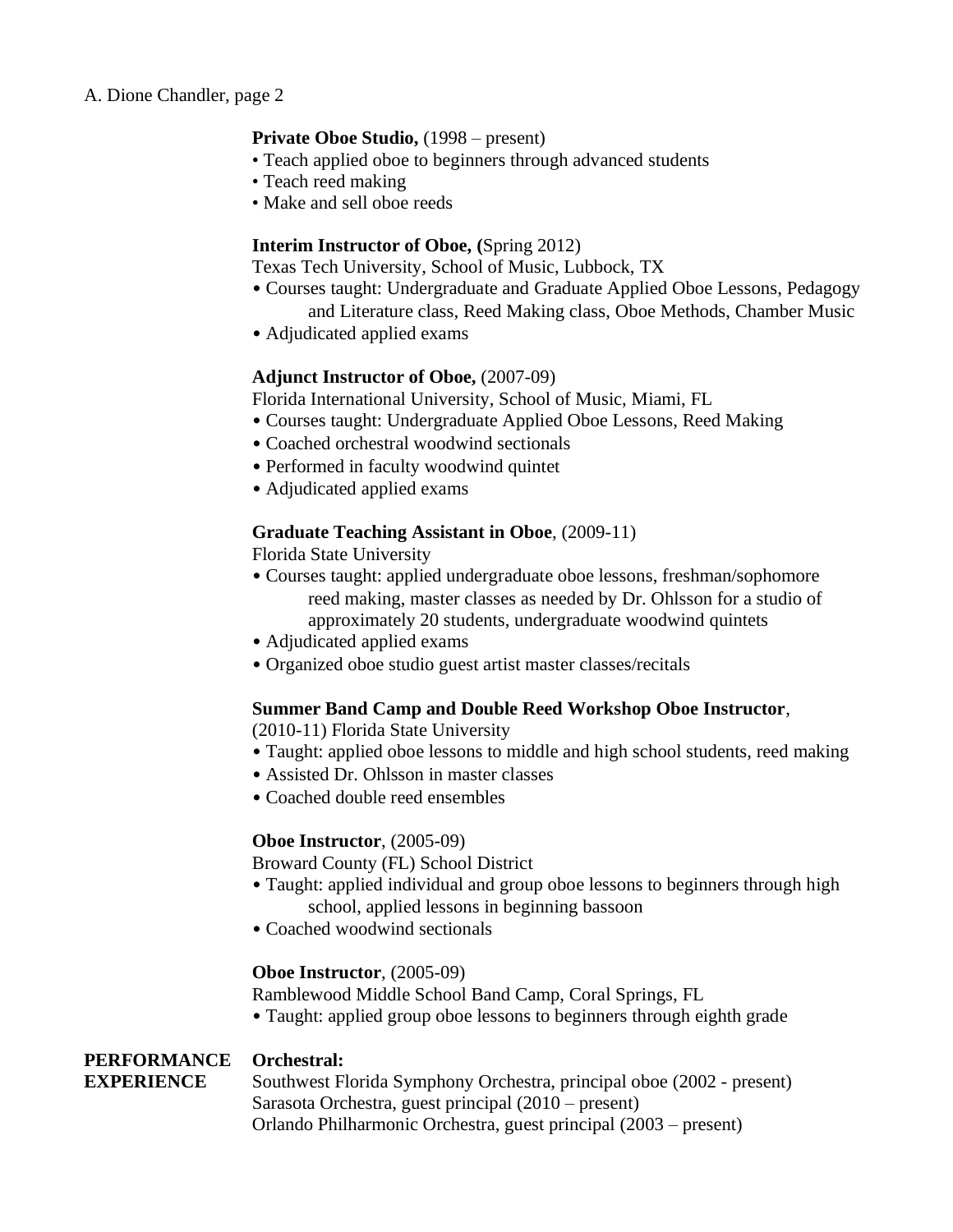The Florida Orchestra, substitute oboe / English horn (2011 – present) Naples Philharmonic, substitute oboe / English horn (2004 – present) Brevard Symphony, guest principal (2019 – present) Bach Festival Society of Winter Park (FL) (2017 – 18) Palm Beach Opera Orchestra, guest principal/regular substitute (2001- 14) Palm Beach Symphony, second oboe / English horn (2001-12) Lubbock Symphony Orchestra, substitute oboe (2012) Tallahassee Symphony Orchestra, substitute English horn (2011) Miami City Ballet Orchestra, principal oboe (2002-09) Florida Grand Opera, substitute oboe (2001-07) Key West Symphony, second oboe / English horn (2002) Florida Sunshine Pops, principal oboe (2001-02) Gold Coast Opera, principal oboe (2001) Wichita Falls Symphony, principal oboe (2000-01) San Angelo Symphony, second oboe (2000-01) Allen Symphony, (TX) principal oboe (1999-01) American Youth Symphony, (Los Angeles) co-principal oboe (1994-97) Young Musicians Foundation Debut Orchestra, (Los Angeles) second oboe / English horn (1994-96)

#### **Selected chamber music performances:**

Faculty chamber recital, Stetson University (September 2019) International Double Reed Conference (\*World premiere of Jim Stephenson's *Mind Fields*) (July 2019) Faculty recital, Stetson Double Reed Workshop (June 2019) Veritate Winds, Stetson faculty woodwind quintet recital (October 2018) Faculty recital, Stetson Double Reed Workshop (June 2018) Faculty showcase guest artist, Florida Southern College (March 2018) Chamber Music Fundraising Concert, Southwest Florida Symphony (March 2018) Stetson University joint recital with guest artist, Shane Wedel (February 2018) Veritate Winds, Stetson faculty woodwind quintet recital (October 2017) International Clarinet Association Conference, Orlando, FL (\*World premiere of Thomas McColley's *Dances on the Sea*) (July 2017) Chamber Music recital, Great Hills Country Club, Austin, TX (July 2017) Faculty recital, Stetson Double Reed Workshop (June 2017) Chamber Music Fundraising Concert, Southwest Florida Symphony (March 2017) Faculty showcase guest artist, Florida Southern College (March 2017) Reflections Chamber Ensemble reed trio, Hillsborough Community College, Ybor City, FL (November 2016) Reflections Chamber Ensemble reed trio, Blue Bamboo Center for the Arts, Winter Park, FL (October 2016) Veritate Winds, Stetson faculty woodwind quintet recital (October 2016) Faculty recital, Stetson Double Reed Workshop (June 2016) Veritate Winds faculty quintet recital, Stetson Invitational Honors Band Festival (April 2016)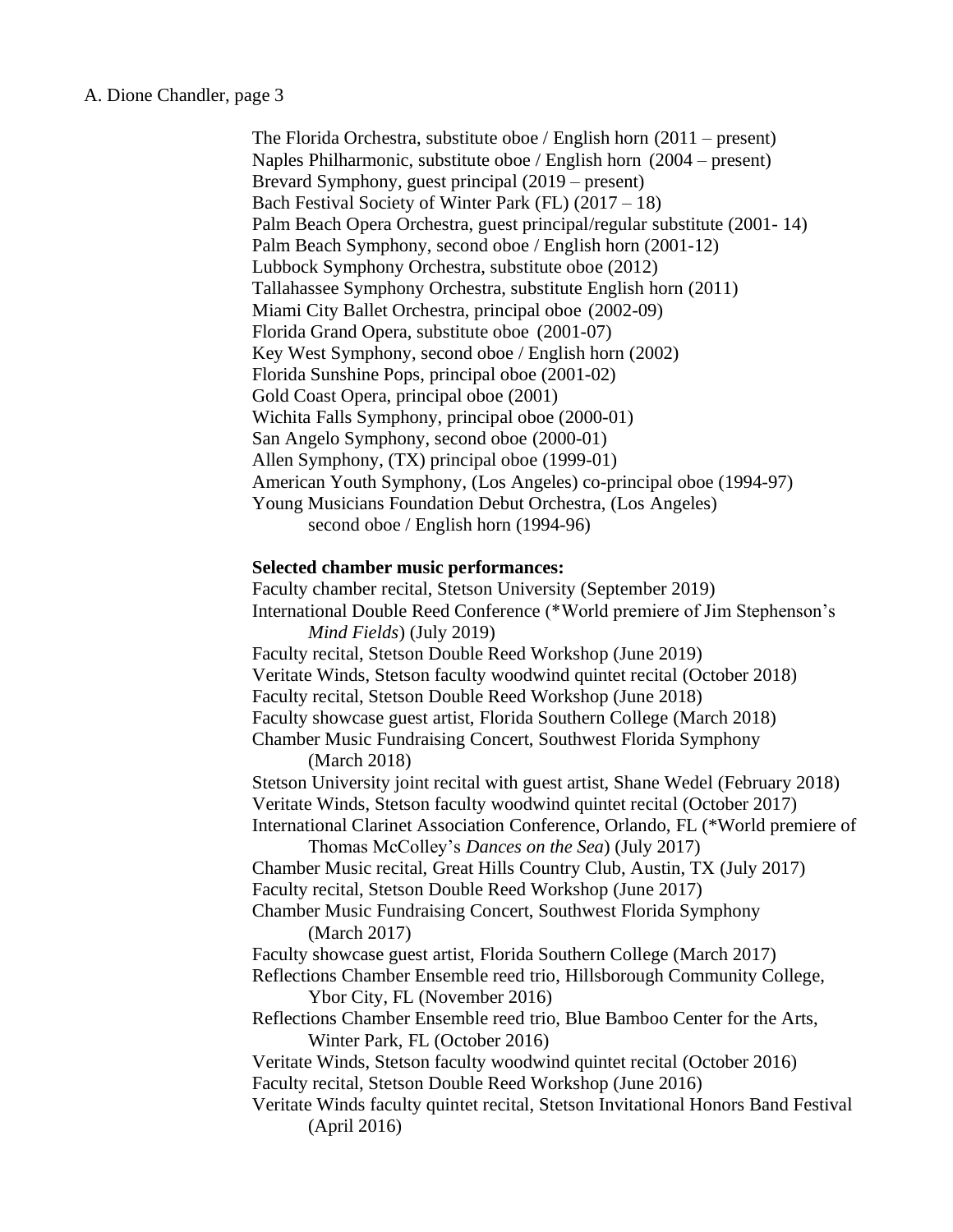Faculty showcase guest artist, Florida Southern College (January 2016) Reflections Chamber Ensemble reed trio tour, Tampa Bay, FL (November 2015-January 2016) Faculty recital, Stetson Double Reed Workshop (June 2015) Veritate Winds, Stetson faculty woodwind quintet recital (February 2015) Faculty recital, Stetson Double Reed Workshop (June 2014) Reflections Chamber Ensemble, Tampa, FL (2012-13, 2016) Palm Beach Chamber Music Festival, FL (2009, 2012-13) Chamber Music Fundraising Concert, Southwest Florida Symphony (July 2013) The Florida Orchestra Woodwind Quintet, Community outreach concerts in elementary schools (June 2013) Woodwind Chamber Music Recital, Texas Tech University (April 2012) Lubbock Symphony Orchestra Woodwind Quintet, Community outreach concerts in elementary schools and assisted living facilities (April, May 2012) University of Alabama, Birmingham, AL (August 2011) **Selected solo performances:** Women in Music International Festival (March 2021) Faculty recital, Stetson University (February 2021) Faculty recital, Stetson University (October 2019) Stetson University Chamber Orchestra, concerto soloist (October 2019) International Double Reed Conference (July 2019) Faculty recital, Stetson Double Reed Workshop (June 2019) Stetson University, Double Reed Day recital (January 2019) Faculty recital, Stetson Double Reed Workshop (June 2018) Bach Festival Society of Winter Park, FL (April 2018) Stetson University, Double Reed Day recital (January 2018) Faculty recital, Stetson University (\*World premiere of Sydney Hodkinson's *Panels: Simple Songs Without Words* and Florida premiere of Dana Wilson's *Gold Mosaic*) (October 2017) Faculty recital, Stetson Double Reed Workshop (June 2017) University of Alabama, Guest artist recital (April 2017) Ball State University, Guest artist recital (February 2017) Stetson University, Double Reed Day recital (January 2017) Faculty recital, Stetson University (October 2016) Faculty recital, Stetson Double Reed Workshop (June 2016) Stetson University, Double Reed Day recital (January 2016) Faculty recital, Stetson University (September 2015) Faculty recital, Stetson Double Reed Workshop (June 2015) American Composer's Concert, Stetson University (April 2015) Southwest Florida Symphony Orchestra, concerto soloist (March 2010) Florida International University Symphony Orchestra, concerto soloist (February 2009)

# **PUBLICATIONS** The Score Vol. 30 No. 3, Newsletter for American Federation of Musicians Florida Gulf Coast Local 427-721 "Cornelia Anderson Biggers" (May 2020)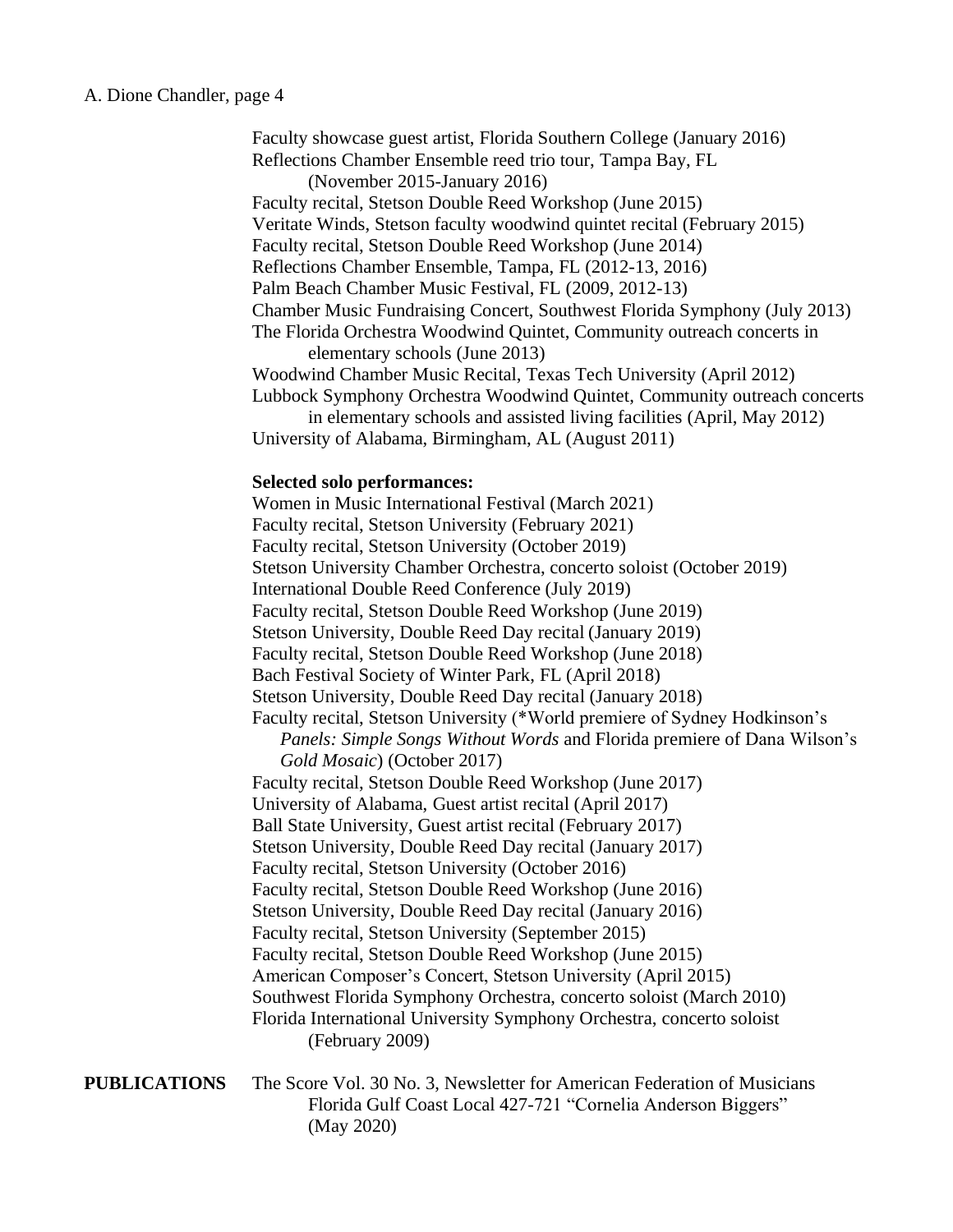|                                 | The Double Reed Vol. 39 No. 3 "Double Reed News of Interest"<br>(November 2016)<br>Pelican Brief, Official newsletter of the Southwest Florida Symphony Musician's<br>Association (2014-15)                                                                                                                                                                                                                                                                                                                                                                                                                                                                                                                                                                                                                                                                                                                            |
|---------------------------------|------------------------------------------------------------------------------------------------------------------------------------------------------------------------------------------------------------------------------------------------------------------------------------------------------------------------------------------------------------------------------------------------------------------------------------------------------------------------------------------------------------------------------------------------------------------------------------------------------------------------------------------------------------------------------------------------------------------------------------------------------------------------------------------------------------------------------------------------------------------------------------------------------------------------|
|                                 | "An Overview of the Works of Simon A. Sargon."<br>DM treatise; Florida State University ProQuest/UMI.<br>Treatise provides first documented research on 21st-century<br>oboe works of American composer Simon A. Sargon. (2012)                                                                                                                                                                                                                                                                                                                                                                                                                                                                                                                                                                                                                                                                                        |
| <b>COMMISSIONS</b>              | Elegy: Beneath the Peddler's Moon Solo consortium by Joshua Burel (2020)<br><i>Mind Fields:</i> Trio for Oboe, Horn, and Piano by Jim Stephenson, co-founder of<br>consortium (2019)<br>English Horn Sonata consortium by Joseph Sowa (2017)<br>Dances on the Sea Trio for Oboe, Clarinet, and Bassoon by Tom McColley,<br>co-founder of consortium (2016)<br>Gold Mosaic Flute, Oboe, and Piano Trio consortium by Dana Wilson (2016)                                                                                                                                                                                                                                                                                                                                                                                                                                                                                 |
|                                 | Panels: Simple Songs Without Words by Sydney Hodkinson (2016)<br>Three Dance Caricatures for Oboe and Piano by B. Glenn Chandler (1993)                                                                                                                                                                                                                                                                                                                                                                                                                                                                                                                                                                                                                                                                                                                                                                                |
| <b>MASTER</b><br><b>CLASSES</b> | Parkway Middle School (performing arts magnet program), FL (January 2020)<br>University of Central Florida (October 2019)<br>Stetson University, Double Reed Day (January 2019)<br>Stetson University, Double Reed Day (January 2018)<br>Plant City High School, FL (May 2017)<br>University of Alabama (April 2017)<br>Lemon Bay High School, FL (April 2017)<br>Ball State University (February 2017)<br>Stetson University, Double Reed Day (January 2017)<br>Lake Brantley High School, FL (April, May 2016)<br>University of Southern Mississippi (February 2016)<br>Florida Southern College, Double Reed Day guest artist (February 2016)<br>Stetson University, Double Reed Day (January 2016)<br>DeLand High School, FL (December 2015)<br>Spruce Creek High School, Port Orange, FL (December 2015)<br>Fort Myers High School, FL (November 2015)<br>Southwest Florida Symphony Youth Orchestra (March 2015) |
| <b>CLINICIAN</b>                | Florida Southwestern State College, Double Reed Fest (October 2015)<br>Oboe 101 clinic to Pinellas County band directors, Florida Band Association<br>(July 2015)                                                                                                                                                                                                                                                                                                                                                                                                                                                                                                                                                                                                                                                                                                                                                      |
| <b>ADJUDICATOR</b>              | State Solo and Ensemble Adjudicator, Broward County, FL (February 2021)<br>Invitation for State Solo and Ensemble Adjudicator, Broward County, FL<br>(March 2020)<br>Naples Music Club Competition, judge (April 2017)<br>Osceola ACE (Arts for a Complete Education) Coalition, judge, FL<br>(February 2016)                                                                                                                                                                                                                                                                                                                                                                                                                                                                                                                                                                                                          |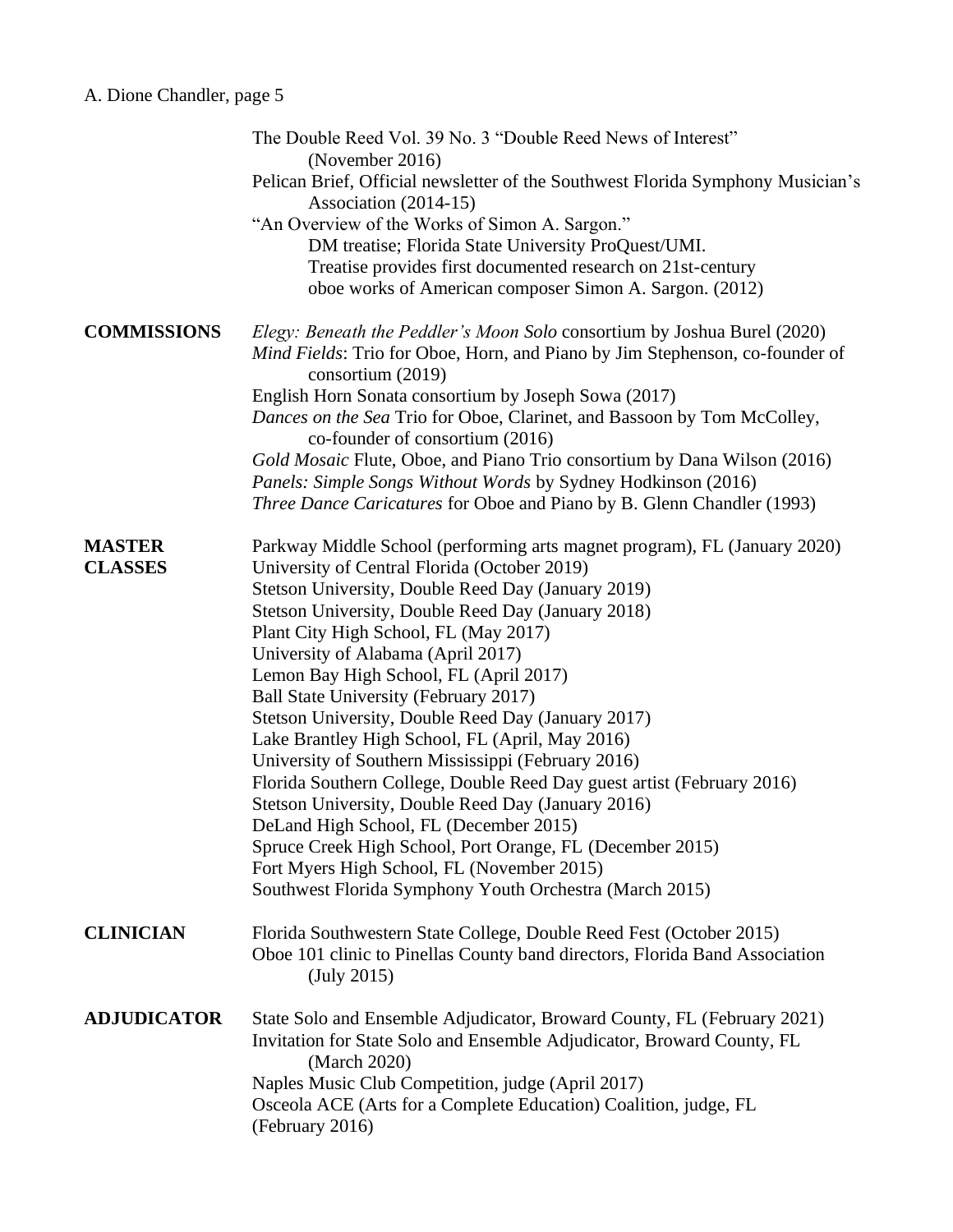| <b>PROFESSIONAL</b> | Career Development & Entrepreneurship Workshop (NAMM & CMS)                                                                           |
|---------------------|---------------------------------------------------------------------------------------------------------------------------------------|
| <b>DEVELOPMENT</b>  | (November 2020)                                                                                                                       |
|                     | "Supporting Youth in a Pandemic" - An Introduction to LGBTQ+ Advocacy,                                                                |
|                     | Part 1-2 (Guardian ad Litem Program) (October 2020)                                                                                   |
|                     | "Educate Tomorrow" - Volunteer Advocate 2 Mentor Training (Positive                                                                   |
|                     | Pathways & Guardian ad Litem Program) (September 2020)                                                                                |
|                     | A First Step Counseling "Anger Management vs. BIP" (Guardian ad Litem)<br>(September 2020)                                            |
|                     | Virtual! Domestic Violence Training (Guardian ad Litem Program)                                                                       |
|                     | (August 2020)                                                                                                                         |
|                     | Understanding our Hidden Bias (Guardian ad Litem) (August 2020)                                                                       |
|                     | Strengthening Resiliency & Preventing Vicarious Trauma, Part 1-3<br>(Guardian ad Litem) (August 2020)                                 |
|                     | Mindfulness Based Wellness & Pedagogy "Using Mindfulness to Support                                                                   |
|                     | Wellness and SEL in Classrooms and Studios" (Institute for Mindfulness-                                                               |
|                     | Based Wellness & Pedagogy) (July 2020)                                                                                                |
|                     | Create Your Career – Entrepreneurship for Musicians course (Nicole                                                                    |
|                     | Riccardo Media) (Spring 2020)                                                                                                         |
|                     | Florida Band Association Adjudicator Training (July 2017)                                                                             |
| <b>DISCOGRAPHY</b>  | Theater Music: Overtures and Dances From operas by Eighteenth-Century<br>Composers Series 1, Masters Music Publications. Compiled and |
|                     | Edited by Clark McAlister. CD premieres performing editions                                                                           |
|                     | of theater music. (2005)                                                                                                              |
|                     | Superbowl XXXIII, Recorded Star-Spangled Banner with featured artist Cher                                                             |
|                     | (1999)                                                                                                                                |
|                     | Fantasy Island (remake), Recorded music for television pilot (1998)                                                                   |
| <b>STUDENT</b>      | <b>College/graduate school acceptances:</b>                                                                                           |
| <b>ACHIEVEMENTS</b> | University of Missouri Kansas City Conservatory of Music                                                                              |
|                     | <b>Manhattan School of Music</b>                                                                                                      |
|                     | State University of New York - Stony Brook                                                                                            |
|                     | <b>Baylor University</b>                                                                                                              |
|                     | Northwestern University                                                                                                               |
|                     | Florida State University                                                                                                              |
|                     | University of Miami                                                                                                                   |
|                     | Lynn University Conservatory of Music                                                                                                 |
|                     | University of South Florida                                                                                                           |
|                     | University of North Florida                                                                                                           |
|                     | Rensselaer Polytechnic Institute                                                                                                      |
|                     | Virginia Tech University                                                                                                              |
|                     | University of Notre Dame                                                                                                              |
|                     | The Graduate Institute – Geneva                                                                                                       |
|                     | Employment/awards/festivals:                                                                                                          |
|                     | U. S. Pacific Fleet Band                                                                                                              |
|                     | Parkway Middle School Band and Orchestra Director, Ft. Lauderdale, FL                                                                 |
|                     |                                                                                                                                       |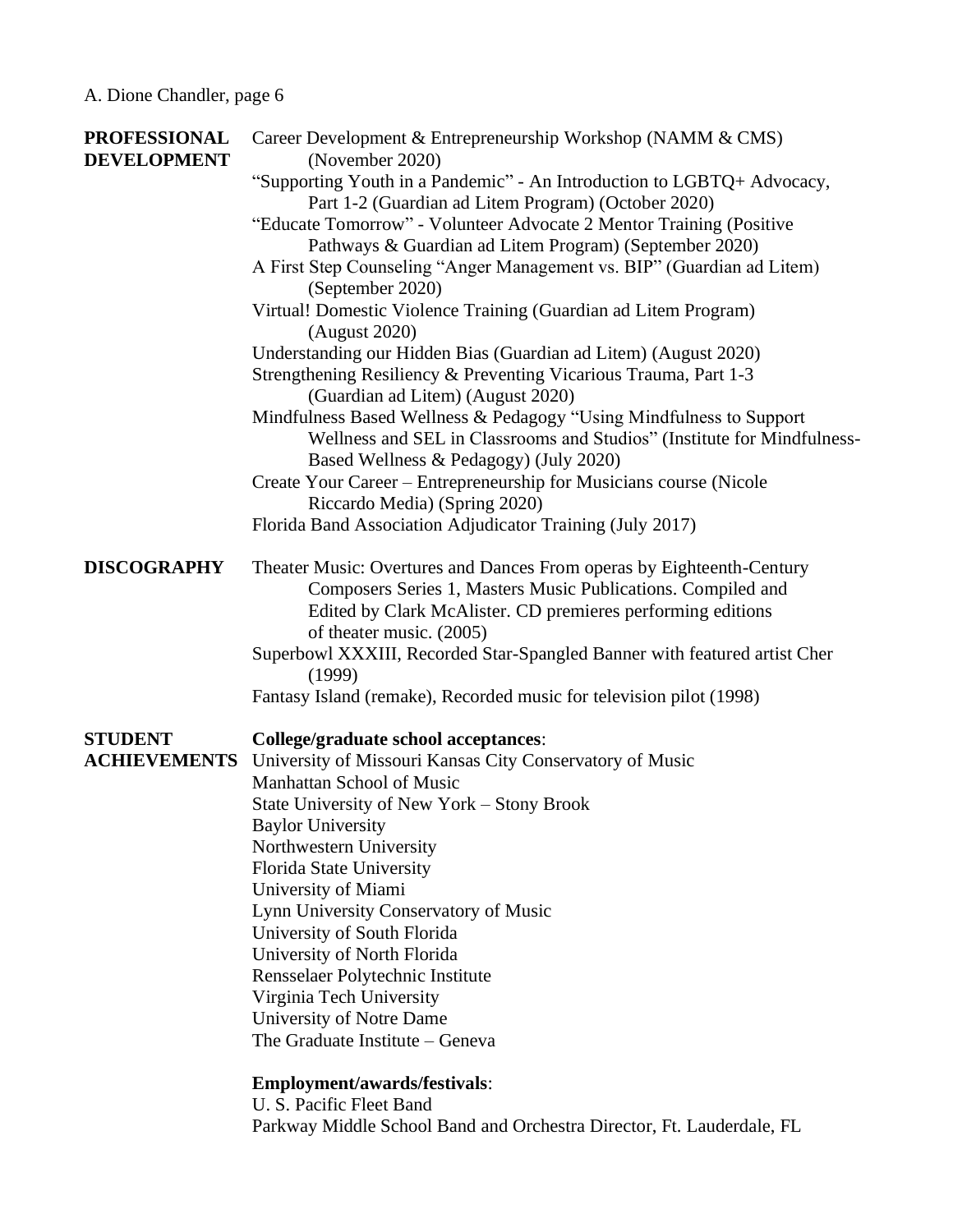A. Dione Chandler, page 7

Orpheus Chamber Orchestra Development Associate Entrepreneur – The Mindful Eating Dietician, LLC Certified yoga instructor Concerto Competition Finalist, Florida Symphony Youth Orchestra Orpheus Chamber Orchestra intern Metropolitan Museum of Art intern United Nations Disaster Risk Reduction (Geneva) intern Lockheed Martin intern Advent Health intern Florida Intercollegiate Band Stetson Showcase - Maris Prize of Honorable Mention Outstanding Senior Music Participant (Stetson) Alpha Kappa Psi scholarship winner Recipient of Daytona Beach Panhellenic Council Scholarship Florida All County Band and Orchestra John Mack Oboe Camp Vianden International Chamber Music Festival Miami Music Festival

#### **Leadership roles**:

|                     | School of Music Student Advisory Counsel, Stetson University<br>Greenfeather Director, student-led philanthropic organization, Stetson University |
|---------------------|---------------------------------------------------------------------------------------------------------------------------------------------------|
|                     | United States Agency for International Development (USAID) fellow                                                                                 |
|                     | Officer of Collegiate National Association for Music Education,                                                                                   |
|                     | <b>Stetson University chapter</b>                                                                                                                 |
|                     | Executive Board member and Fundraising Chair for 'Hatterthon,' Stetson's<br>Dance Marathon for Children's Miracle Network                         |
|                     | Vice President of Finance, Alpha Kappa Psi, professional business fraternity<br><b>Stetson Student Government Association</b>                     |
|                     | Stetson University FOCUS leader, Office of Student Development and Campus<br>Vibrancy                                                             |
| <b>STUDIO GUEST</b> | Kelly Ramsey - Ramsey Oboe master repair technician (2016-21)                                                                                     |
| <b>ARTIST</b>       | Kristin Naigus - Freelance oboist and session musician (2021)                                                                                     |
|                     | Mitchell Kuhn – Principal oboist of The Florida Orchestra (2020)                                                                                  |
|                     | Dr. Lindabeth Binkley – Associate Professor of Oboe, Central Michigan<br>University (2020)                                                        |
|                     | Dr. Courtney Miller – Assistant Professor of Oboe, University of Iowa (2019)                                                                      |
|                     | Jamie Strefeler - Principal oboist of Orlando Philharmonic, Instructor of Oboe,<br>University of Central Florida (2019)                           |
|                     | Dr. Sarah Bierhaus – Adjunct Professor of Oboe, University of Denver (2019)                                                                       |
|                     | Dr. Jared Hauser – Associate Professor of Oboe, Vanderbilt University (2018)                                                                      |
|                     | Shane Wedel – Oboe/English horn, Sarasota Opera (2018)                                                                                            |
|                     | Robert Huffman – Wicked Edge knife sharpening (2015, 2017)                                                                                        |
|                     | Rebecca Nagel - Professor of Oboe, University of South Carolina (2017)                                                                            |
|                     | Faculty members from the Royal Conservatoire of Scotland (2017)                                                                                   |
|                     | Judy Christy – Principal oboist of Naples Philharmonic (2016)                                                                                     |
|                     |                                                                                                                                                   |